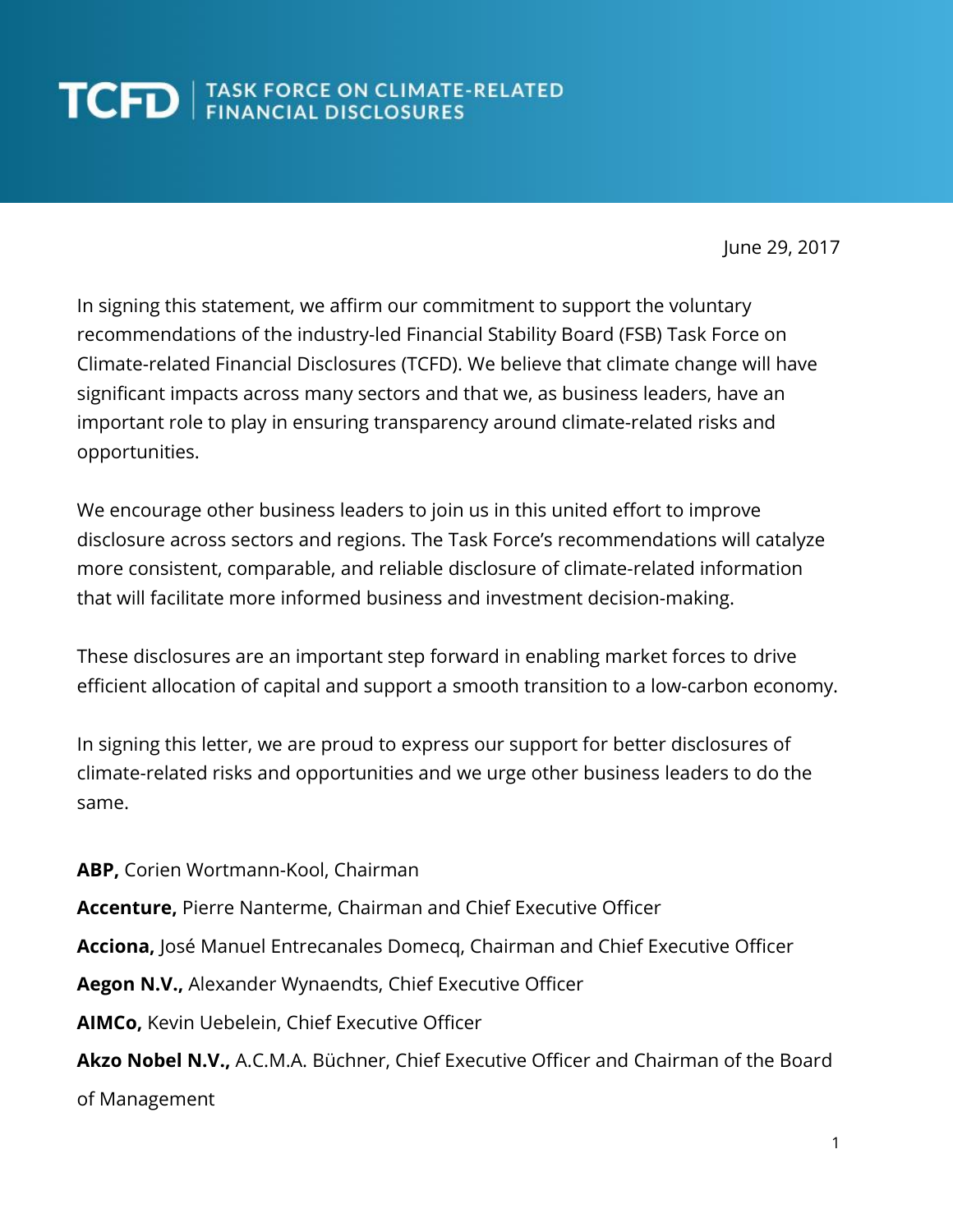**Allianz SE,** Oliver Bäte, Chairman of the Board of Management (Chief Executive Officer) **APG Groep N.V.,** Gerard van Olphen, Chief Executive Officer **Arup,** Gregory Hodkinson, Chairman **Australia and New Zealand Banking Group Limited (ANZ),** Shayne Elliott, Chief Executive Officer **Aviva Investors,** Euan Munro, Chief Executive Officer **Aviva plc,** Mark Wilson, Chief Executive Officer **AXA Group,** Thomas Buberl, Chief Executive Officer **B3,** Gilson Finkelsztain, Chief Executive Officer **Bank of America,** Brian Moynihan, Chief Executive Officer **Barclays,** Jes Staley, Group Chief Executive Officer **Barrick Gold Corporation,** Kelvin Dushnisky, President, and John L. Thornton, Executive Chairman **BHP Billiton,** Andrew Mackenzie, Chief Executive Officer **BNP Paribas,** M. Jean-Laurent Bonnafé, Chief Executive Officer **Borsa Italiana,** Raffaele Jerusalmi, Chief Executive Officer **BRAM – Bradesco Asset Management S.A. DTVM,** Alexandre da Silva Glüher, General **Officer British Columbia Investment Management Corporation (bcIMC),** Gordon J. Fyfe, Chief Executive Officer and Chief Investment Officer **Caisse de dépôt et placement du Québec (CDPQ),** Michael Sabia, President and Chief Executive Officer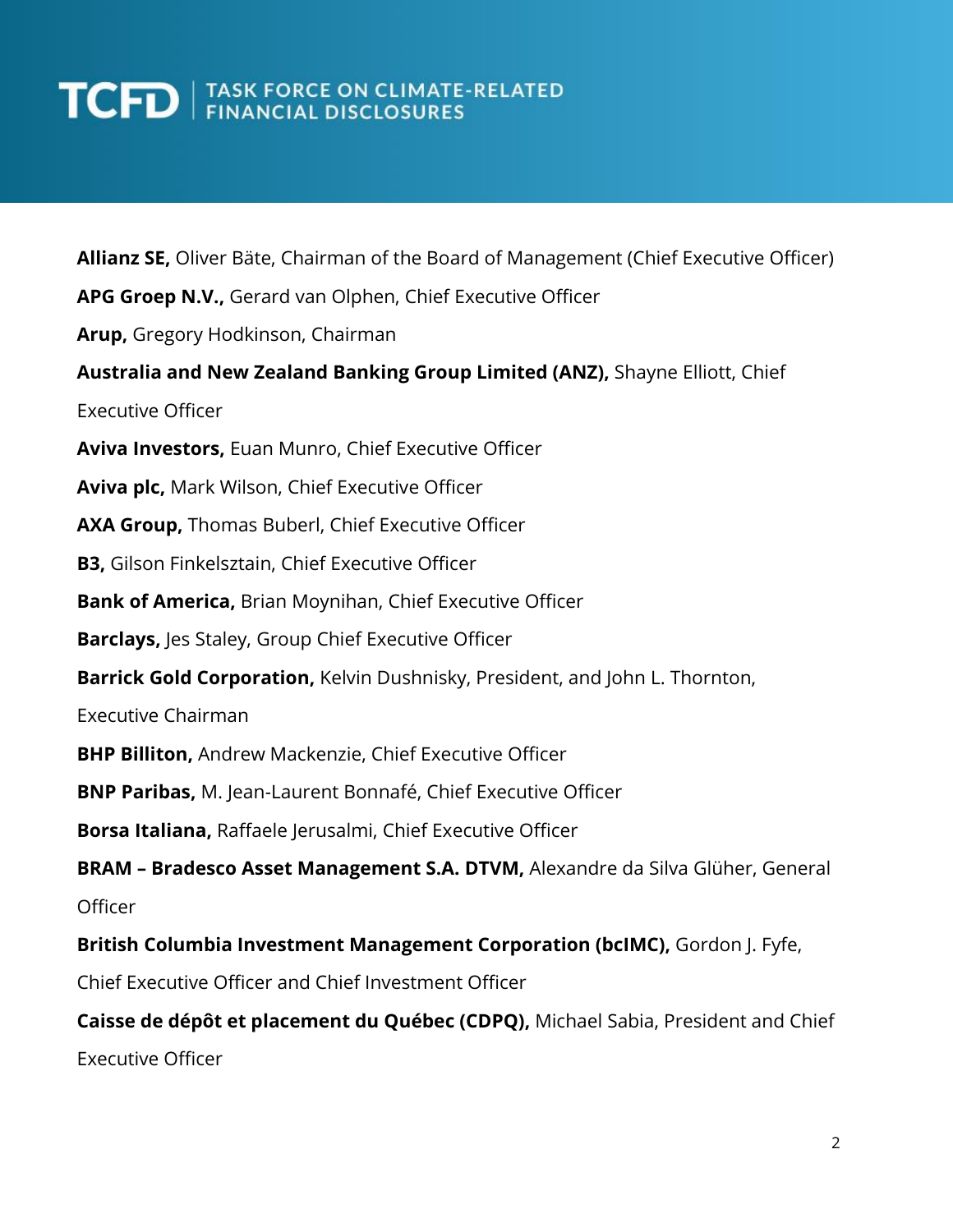#### **California Public Employees' Retirement System (CalPERS),** Marcie Frost, Chief

Executive Officer

**California State Teachers' Retirement System (CalSTRS),** Jack Ehnes, Chief Executive Officer **Canada Pension Plan Investment Board (CPPIB),** Mark Machin, President and Chief Executive Officer **Capricorn Investment Group,** Ion Yadigaroglu, Managing Partner **Cbus Super,** David Atkin, Chief Executive Officer **Citigroup Inc.,** Michael L. Corbat, Chief Executive Officer **City Developments Limited,** Grant Kelley, Chief Executive Officer **Deloitte Global,** Punit Renjen, Chief Executive Officer **DNB ASA,** Rune Bjerke, Chief Executive Officer **Dow Chemical Company,** Andrew N. Liveris, Chairman and Chief Executive Officer **DuPont,** Edward D. Breen, Chair of the Board and Chief Executive Officer **Duratex S.A.,** Antonio Joaquim de Oliveira, Chief Executive Officer **EDF Group,** Jean-Bernard Lévy, Chief Executive Officer **EnBW Energie Baden-Württemberg,** Dr. Frank Mastiaux, Chairman and Chief Executive Officer **Enel SpA**, Francesco Starace, Chief Executive Officer and General Manager **ENGIE Group,** Isabelle Kocher, Chief Executive Officer **Eni SpA,** Claudio Descalzi, Chief Executive Officer **EY Global Limited,** Mark Weinberger, Global Chairman and Chief Executive Officer **Fibria Celulose S.A.,** Marcelo Castelli, Chief Executive Officer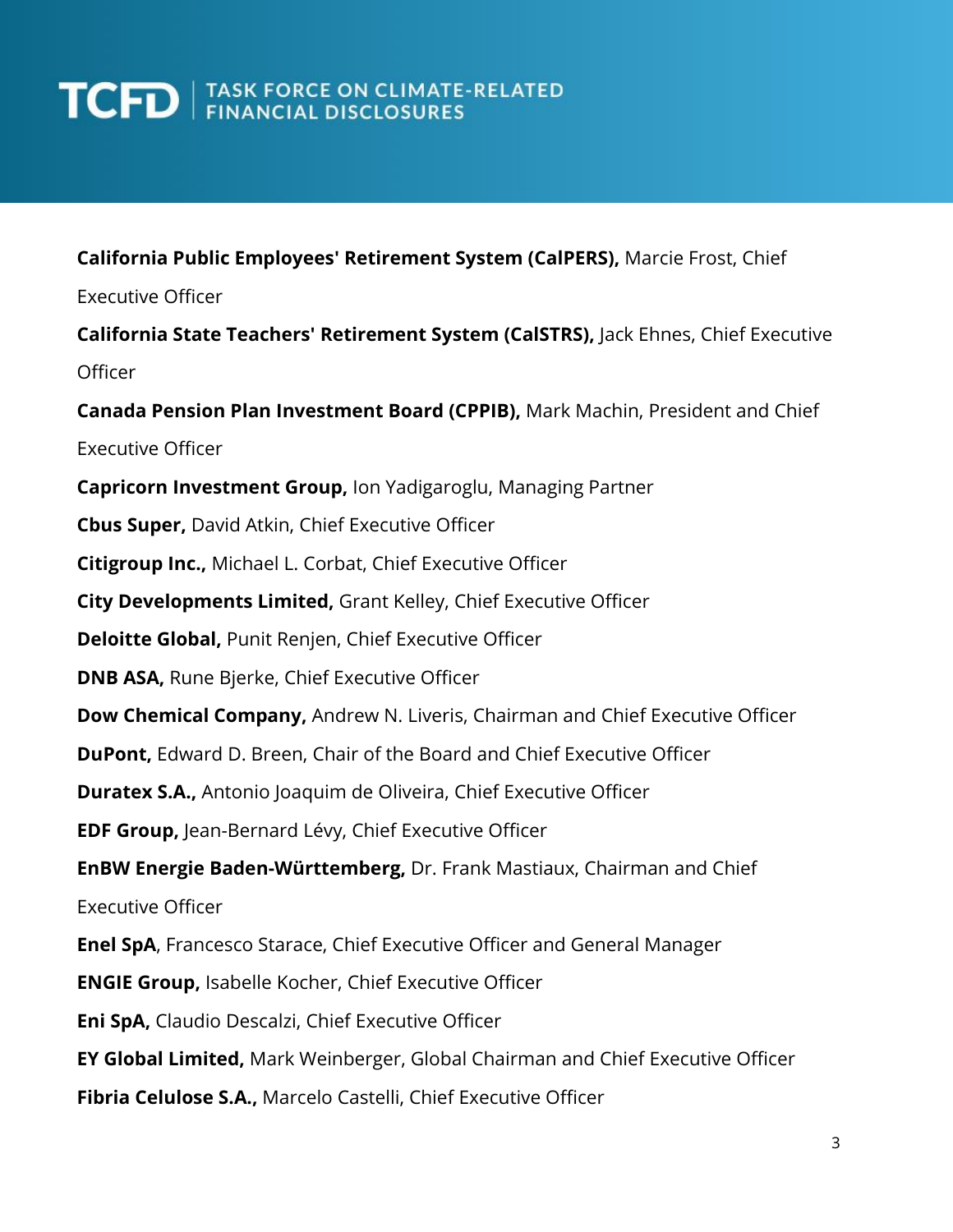**FTSE Russell,** Mark Makepeace, Chief Executive Officer **Generation Investment Management,** David Blood, Senior Partner **Glencore,** Tony Hayward, Chairman **GranBio Investimentos,** Bernardo Gradin, Chief Executive Officer **HSBC Holdings plc,** Stuart Gulliver, Group Chief Executive **HSBC Bank Pension Trust (UK) Ltd.,** Elizabeth Renshaw-Ames, Trustee Chief Executive **Officer Iberdrola,** Ignacio S. Galán, Chairman and Chief Executive Officer **Impax Asset Management Group plc,** Ian Simm, Chief Executive **Industrial and Commercial Bank of China (ICBC),** Shu Gu, President **ING Group,** Ralph Hamers, Chief Executive Officer **JetBlue,** Robin Hayes, President and Chief Executive Officer **Jinko Solar Co., Ltd,** Xiande Li, Chairman **Johnson Controls,** Alex Molinaroli, Chairman, President and Chief Executive Officer **Jupiter Fund Management plc,** Maarten Slendebroek, Chief Executive Officer **Kering,** François-Henri Pinault, Chief Executive Officer and Chairman of the Board **Kokusai Kogyo Co., Ltd,** Sandra Wu Wen-Hsiu, Chairperson and Chief Executive Officer **KPMG International,** John B. Veihmeyer, Chairman **Legal & General Investment Management,** Mark Zinkula, Chief Executive Officer **Leonardo SpA,** Alessandro Profumo, Chief Executive Officer **London Stock Exchange Group,** Xavier Rolet, Chief Executive Officer **London Stock Exchange plc,** Nikhil Rathi, Chief Executive Officer **MN,** René van de Kieft, Chief Executive Officer and Chairman of the Managing Board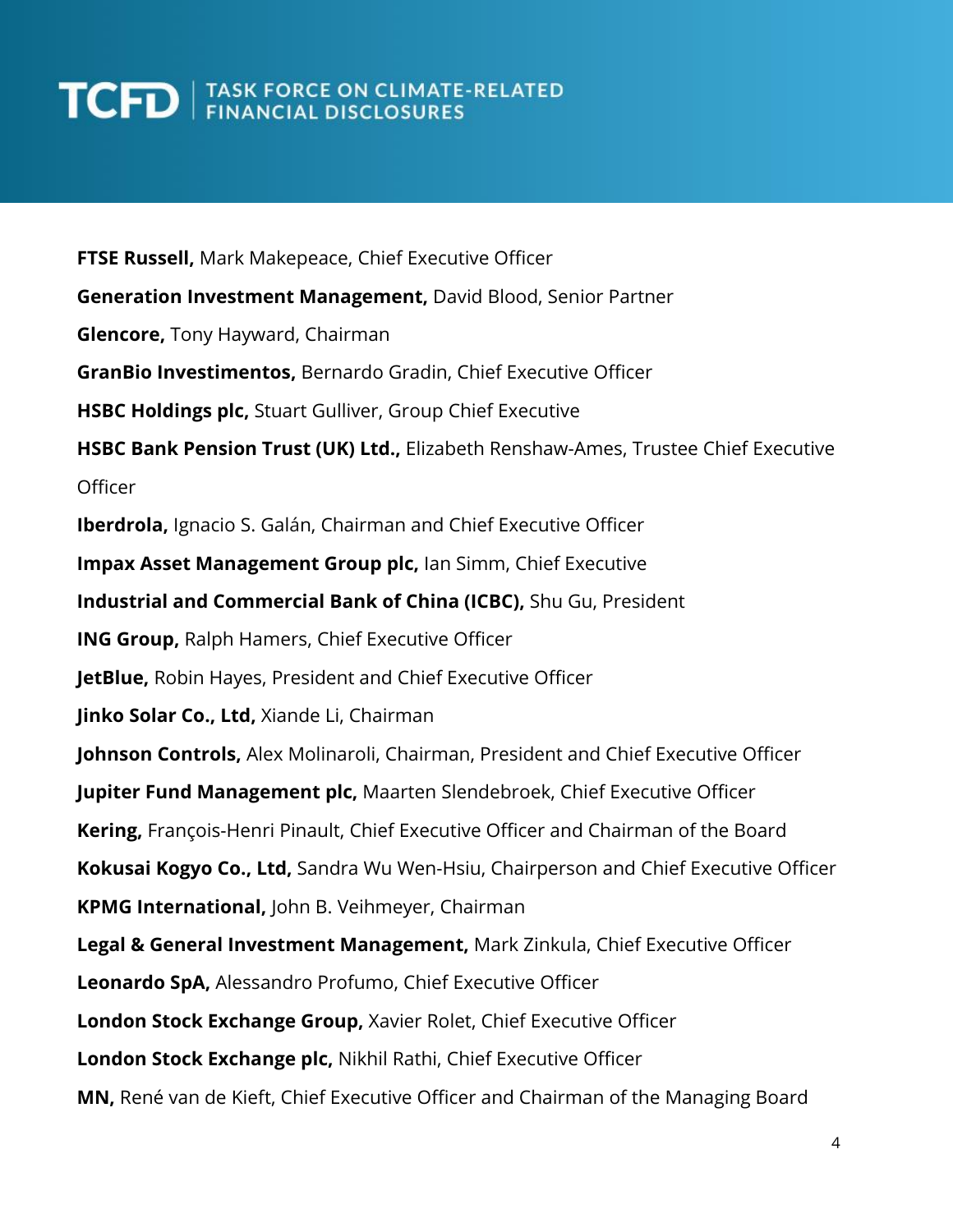**Moody's Corporation,** Raymond W. McDaniel Jr., President and Chief Executive Officer

**Morgan Stanley,** James Gorman, Chairman and Chief Executive Officer

**Natura Cosméticos S.A.,** João Paulo Ferreira, Co-Founder and Co-Chairman of the Board

**NN Group,** Lard Friese, Chief Executive Officer

**Norsk Hydro ASA,** Dr. Svein Richard Brandtzæg, President and Chief Executive Officer

**Olam International Limited,** Sunny Verghese, Co-Founder and Group Chief Executive Officer

**Ontario Teachers' Pension Plan,** Ron Mock, President and Chief Executive Officer

**OPTrust,** Hugh O'Reilly, President and Chief Executive Officer

**Pensioenfonds Metaal en Techniek (PMT),** Benne van Popta, Chairman of the Board

**Pensioenfonds van de Metalektro (PME),** E.A.W.M. Uijen, Chairman of the Executive Board

**Pensioenfonds Zorg en Welzijn,** C.P.M. Moonen, Independent Chair of the Board of Trustees

**PepsiCo Inc.,** Indra K. Nooyi, Chairman and Chief Executive Officer

**PGGM N.V.,** Else Bos, Chief Executive Officer

**Philips Lighting,** Eric Rondolat, Chief Executive Officer

**PSP Investments,** André Bourbonnais, President and Chief Executive Officer

**PwC,** Bob Moritz, Global Chairman

**Royal DSM,** Feike Sijbesma, Chief Executive Officer and Chairman of the Managing Board

**Royal Dutch Shell plc**, Ben Van Beurden, Chief Executive Officer